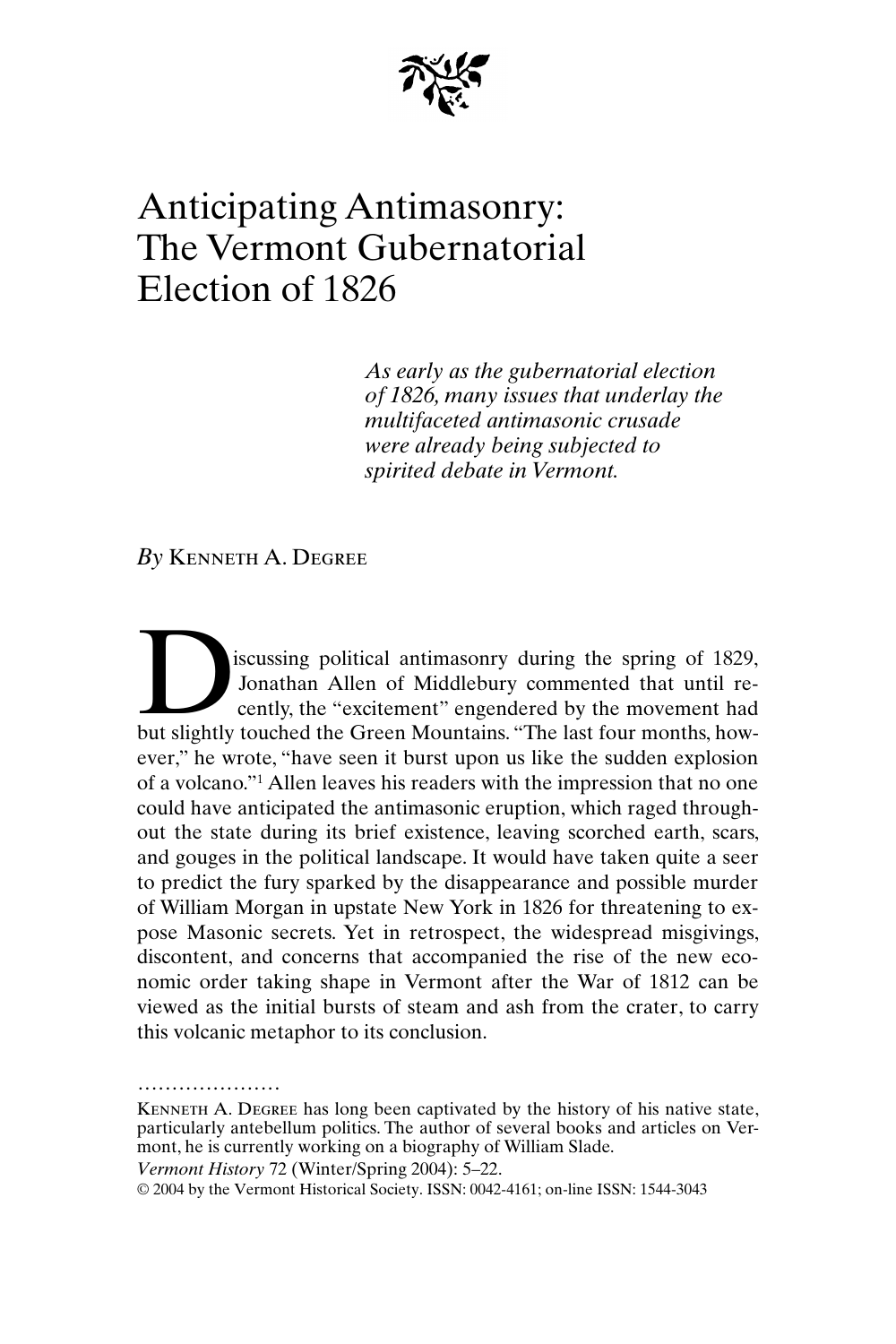Of course, the historian has the advantage of hindsight, and the added benefit of knowing how the story ultimately turns out. As early as the gubernatorial election of 1826, many of the issues that underlay the multifaceted antimasonic crusade were already being subjected to spirited debate in Vermont. At first glance, this election hardly seems to have been meaningful. Ezra Butler of Waterbury, capping a long and distinguished political career, captured the governor's chair with 63 percent of the vote. In this case, appearances are, indeed, deceiving. Behind this landslide lay a campaign featuring considerable sparring over the allocation of political offices, the effect religion should have on politics, the rise of the "village aristocracy," and the necessity of the legislative caucus for choosing gubernatorial candidates. The statewide discussion demonstrated a growing gulf on these critical issues, which helped set the stage for the emergence of the Antimasonic Party.

## Agrarians Versus Entreprenuers

As the gubernatorial campaign of 1826 opened, many followers of the republican creed espoused by Thomas Jefferson were deeply troubled by the changes they observed on the Vermont landscape. Fiercely holding to the notion that the yeoman farmer was "the bone and sinew" of the republic, they still deemed the tillers of the soil, owners of their own land, who asked only their competence and the fruit of their labor, as the appropriate symbol of the nation. Generally, they approved of the transportation breakthroughs, such as the Champlain Canal, which helped propel the state out of the economic doldrums that had characterized the previous decade. However, these old-school republicans grew increasingly dismayed by the grasping, entrepreneurial mentality developing within the merchant class populating Vermont's emerging market towns. Such agrarian notions didn't always emanate from small towns, just as those citizens who considered the changes occurring as "progress" weren't always the residents of larger towns. Yet what emerged was a serious debate over the political economy of the state and which direction it should take.2

While the Jeffersonian disciples were heartened by the new opportunities opening before them, discomforting signs abounded that along with providing new markets, these economic changes were also eating away at the foundation of the agrarian society that they knew. The promise that community life would go on unchanged, that farms and shops would be available for their children, was not being realized. As the price of good agricultural land rose faster than farm wages, farmers' children and laborers saw the prospect of securing their own property grow more and more remote. The opportunity to own a shop or store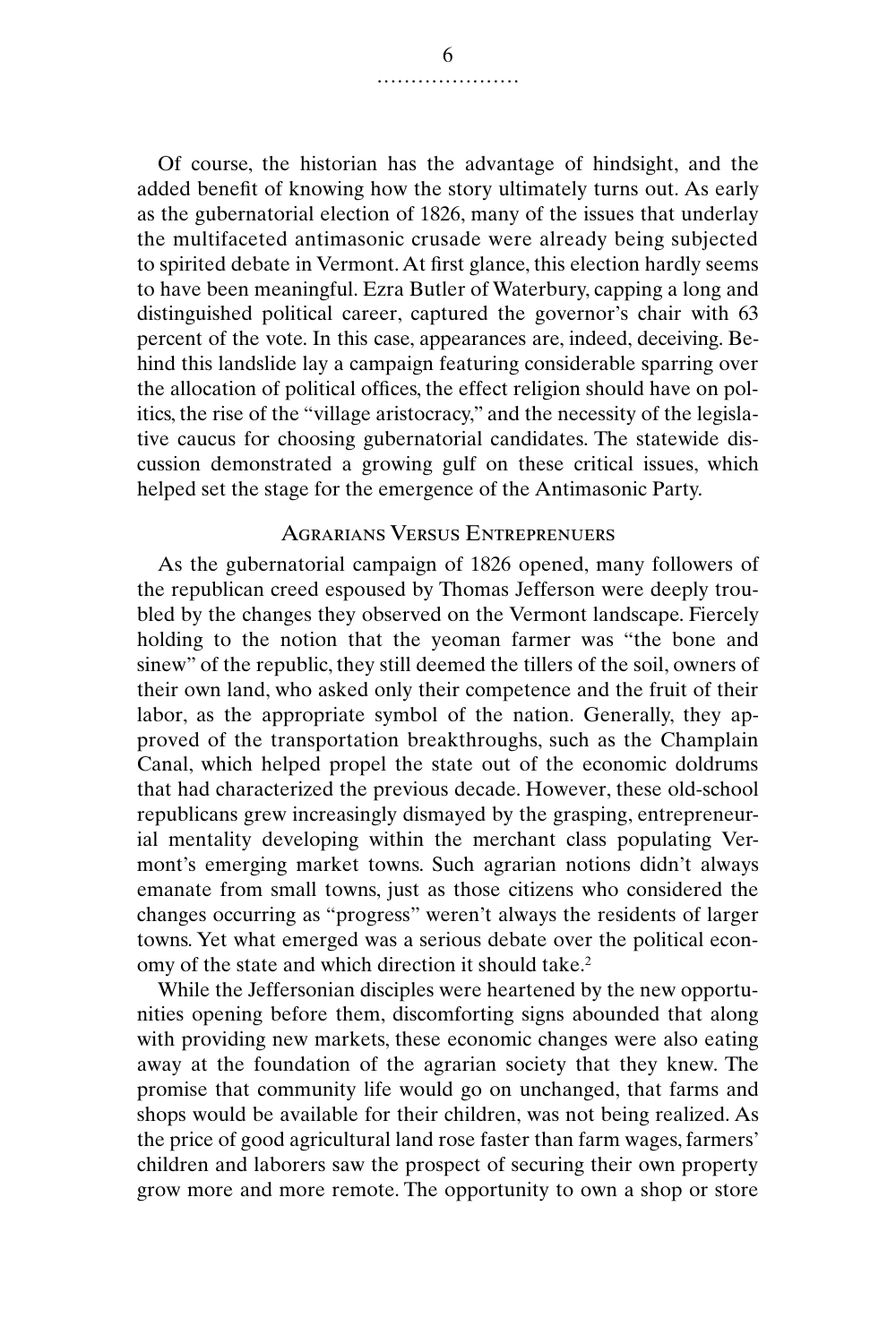dwindled as well, as market towns gained most of this growth at the expense of rural proprietorships.3 These towns were reaping the lion's share of the benefits, and were moving quickly to secure their advantage.

Annual gatherings of the legislature were turning into scrums as market towns scrambled after charters for banks, insurance companies, canals, and business incorporations. The sessions of 1824 and 1825 were dominated by this commercial activity, reducing representatives from small towns to a cheerleading role.<sup>4</sup> In 1821, many larger towns also threw their weight behind the proposals of the Council of Censors to amend the state's constitution to apportion the legislature on the basis of population, rather than by the one-town, one-vote method then in use, and to add a Senate selected by county. The Constitutional Convention, to which each town sent a representative, soundly thrashed these amendments. Those encouraged by the quickening of the market economy remained irritated with the undemocratic unicameral legislature dominated by small-town solons, however. They accused the smalltown representatives of passing fickle legislation, especially on judicial matters, when they weren't bullying them into aiding their own quest for charters.5 After being thwarted in their bid for a Senate, the champions of progress endorsed the gradual assimilation of the Executive Council into a second chamber to provide needed stability. In 1801, the House came under the control of Jeffersonian Republicans for the first time. They found the fact that Vermont granted each town one representative regardless of its population undemocratic. Aware that the governor and the Executive Council were elected at large, and were probably more reflective of the popular will, they willingly conveyed upon the council the right to non-concur with a bill the House had passed. By the decade of the 1820s, however, representatives began to bristle as the incursions of the council on their legislation increased. They fought back, hoping to maintain their hegemony. They argued that their predecessors were in error, that the council lacked the constitutional authority to non-concur, and now they were willing to challenge the move in the courts and on the floor of the assembly.<sup>6</sup>

The choice of Ezra Butler as a candidate for governor in 1826 again provoked debate between agrarian and entrepreneur. Butler appeared to be the perfect candidate for the office, as his life typified the republican ideal. Born in Massachusetts, he traveled with his family to West Windsor before he had reached the age of seven. His mother died shortly after the journey, and young Ezra was packed off to live with his oldest brother, where he received a scant six months of education. At the age of fourteen, he was indentured to Doctor Thomas Sterne of Claremont, New Hampshire, "to learn the art, trade and mystery of a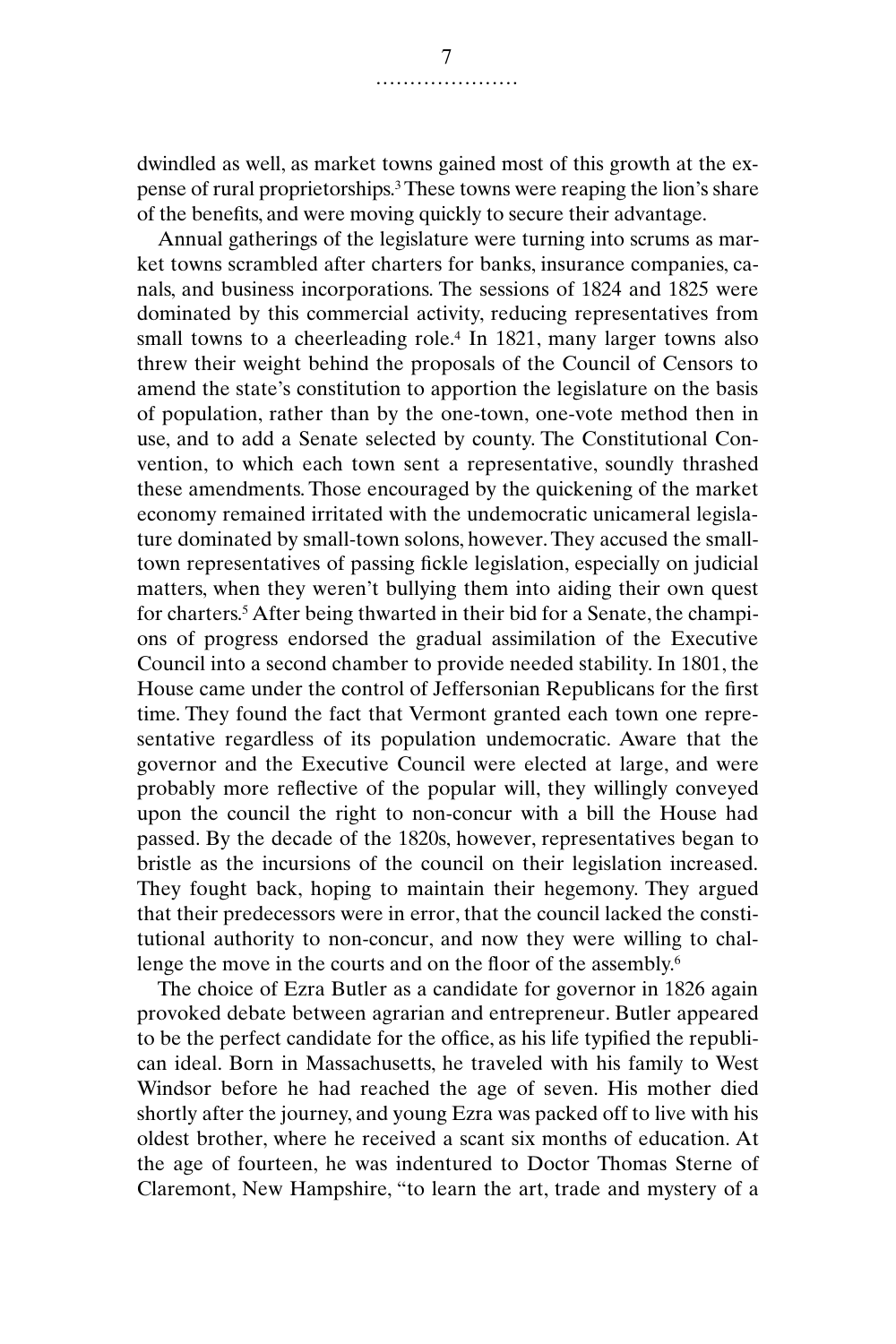

*Ezra Butler. Portrait by E. Chickering (1907).*

husbandman." He faithfully served out the terms of his indenture, leaving only for a brief stint in the Revolutionary army. Shortly after being released from his obligation, Butler and another brother traveled by oxcart and snowshoe to Waterbury, Vermont, in the early spring of 1785. He was only the second settler in the town. They selected a plot for Ezra, cleared land and planted corn, and after things were put in order, Butler went home to marry. Returning with his new bride, he discovered that he had a bad title to the land he had begun to wrench from the wilderness. Butler brought his wife back to her parents, and journeyed back to Waterbury. He selected another lot, and repeated the grueling process, finally erecting a log cabin by the fall of the year.7

With the same grim determination, Ezra Butler would quickly rise to prominence in his new residence and, shortly thereafter, in state affairs. He built the first frame house in Waterbury, sired the first white child, became the first town clerk, and was a member of the first group of selectmen. From 1794 until 1807, with the exception of two years, he was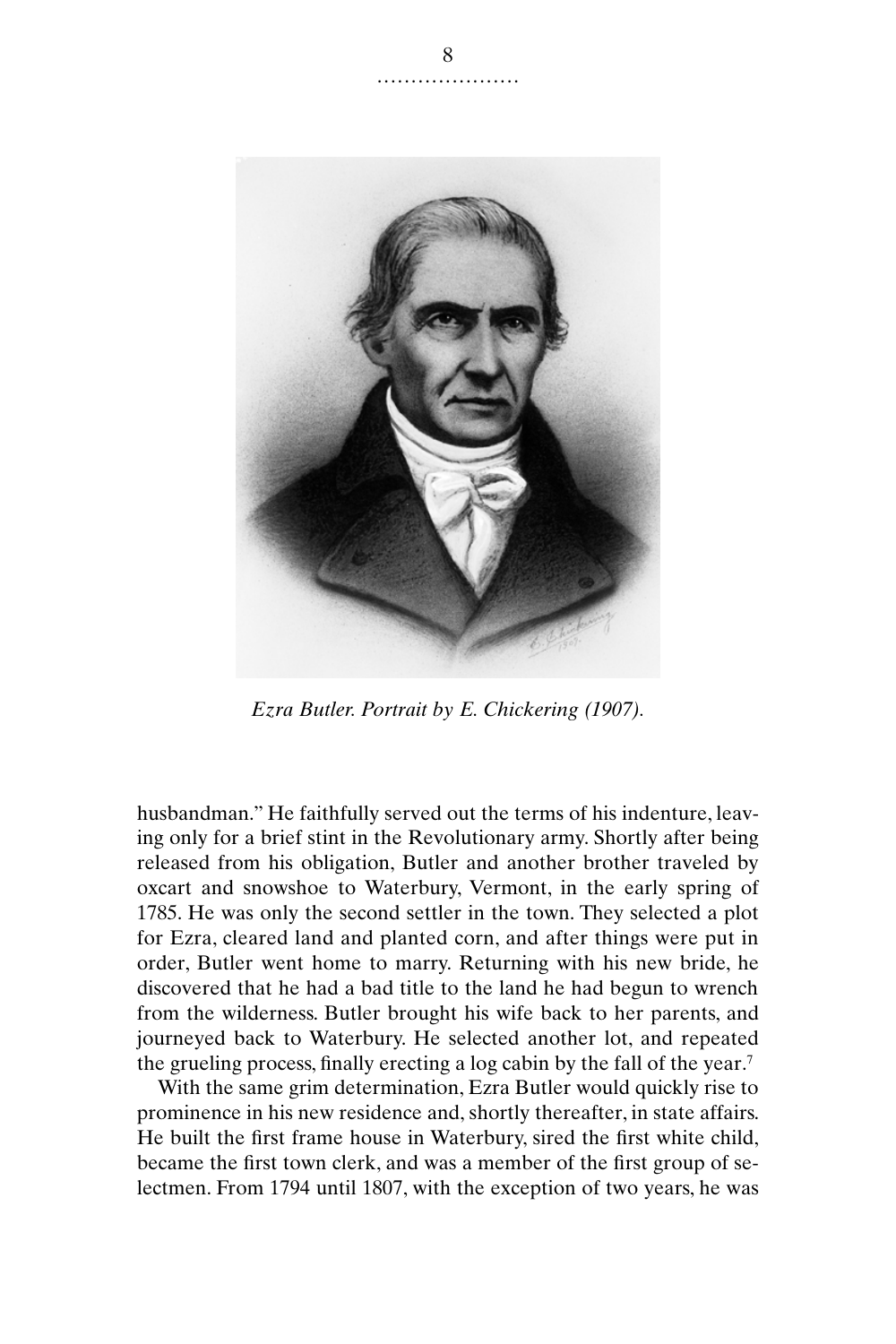chosen to be the town's representative to the General Assembly. His work there, and his growing popularity in his county, led to his elevation in the latter year to the Executive Council, where he served until he became governor, with the exception of two years he spent in the United States House of Representatives. These were the turbulent war years of 1813 and 1814, during which he labored diligently on behalf of the beleaguered Madison administration. Butler also found time to serve as presidential elector, as University of Vermont trustee, and was judge of the Washington county court for over ten years.<sup>8</sup> He certainly had the laurels and experience necessary for the job, and the mien of the modest self-effacing pioneers who had served so well as Vermont leaders in the past.

However, his emergence as the early gubernatorial frontrunner did little to ease the growing tension between the yeoman and the village aristocrat. When informing his readers that Butler was the leading candidate for governor and his political contemporary, incumbent Aaron Leland of Chester, was the leading candidate for lieutenant governor, Judah Spooner, the editor of the St. Albans *Repertory* remarked,

Of the latter two gentlemen, it may be truly said, that they have acted well their part in the affairs of the state, and that their virtues and services will entitle them to the lasting gratitude and affection of their fellow citizens. But it appears to us inconsistent with the spirit of the times, and prejudicial to the interests of our growing institutions, to place at our head men whose powers and faculties must necessarily be in some degree impaired by age; who, having lived only in "bygone days" must now be found far behind that spirit of improvement, enterprise and energy, which so peculiarly characterizes the present day.<sup>9</sup>

Again and again, many newspaper editors residing in the larger towns attacked the sixty three-year-old Butler as being hopelessly out of date. They argued that he was "thirty years behind the times" and that "the school in which he was educated is too antiquated to give tone to the present day."10 They feared his election would inhibit the progress recently enjoyed by the state. Vermont needed a better candidate, suggested Wyman Spooner, editor of Windsor's *Vermont Journal,* to ensure that this progress continued.

Her neighbors are up and doing, successfully pursuing a wider and bolder policy. Her latent energies, too, have received a quickening impulse, and the word is, *onward.* Power and influence, and wealth, are before her; and she sees that by placing her destiny in *able* hands, she shall attain a character as elevated in the political, as her mountains are in the natural world, and like them, perennial in its beauty and glory.<sup>11</sup>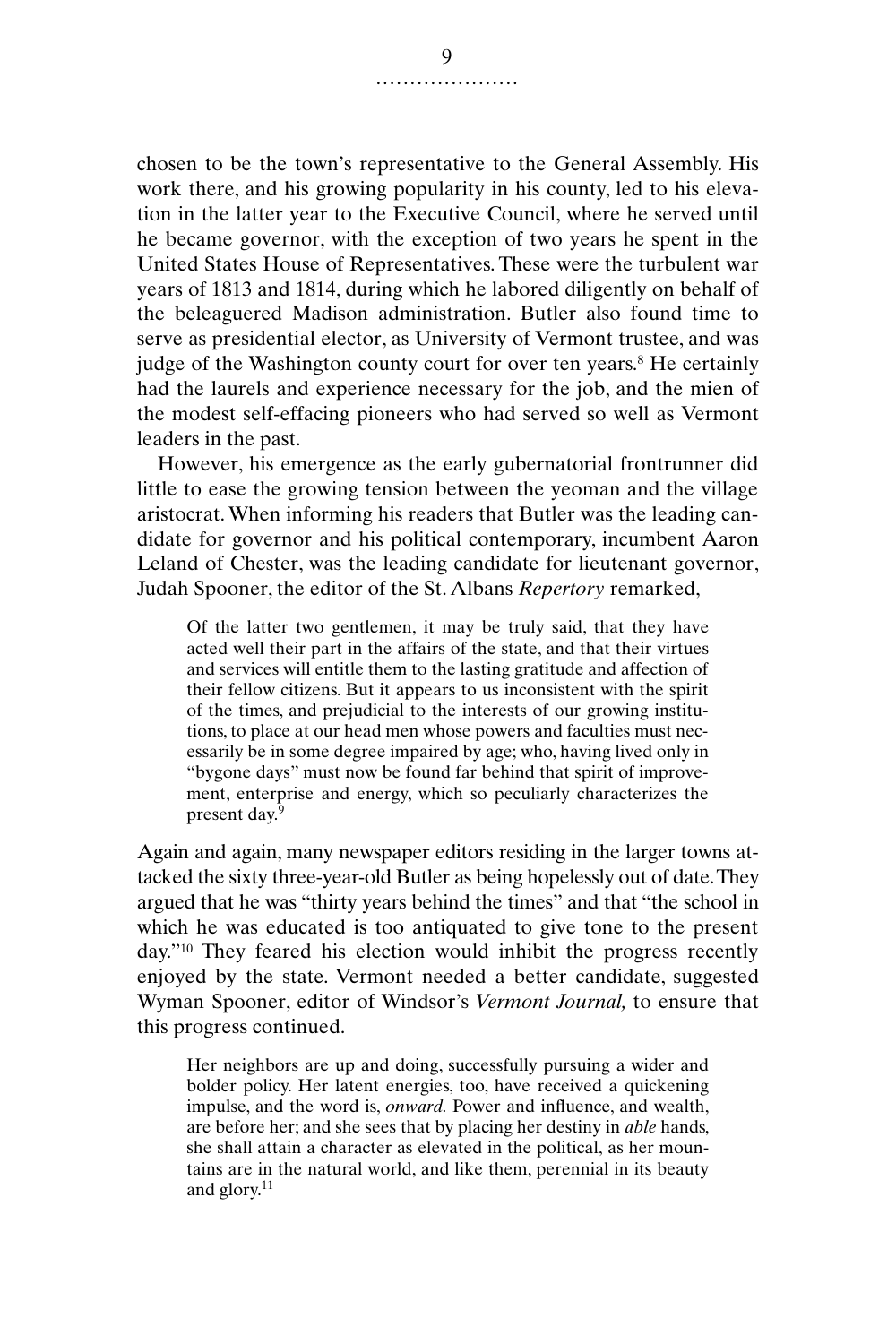To his supporters, these assaults were not just denigrating Ezra Butler; they were slanders against the republican form of government handed down by their Revolutionary fathers. Emphasizing the importance of the chase for wealth and power confirmed their suspicions of "that spirit of monied, aristocratical, monopolizing corporation mania, which so often discovers itself in populous, speculating, commercial towns."12 The few newspapers that still gave credence to the agrarian catechism rushed to the defense of their candidate. George Washington Hill, editor of Montpelier's *Vermont Patriot and State Gazette,* was in the vanguard.

It is true Mr. B. is a man considerably advanced in age; and it is equally true that he has served this state as a public officer, more years than many of those have seen, who [speak] thus diminutively of his manners and his worth. It is true that he is not one of the learned "limbs of the law," who obtain their living by the misfortune of others, and "touch not one of their fingers" to the plough. He is a farmer of plain republican simplicity. Whoever visits his residence will find him, like our first Governor [Thomas] Chittenden and [the] venerable [Jonas] Galusha, clad in the farmer's dress and wielding the implements of agriculture, like three-fifths at least, of his constituents.<sup>13</sup>

Simeon Ide, the editor of Windsor's *Vermont Repertory and American Yeoman,* agreed with this assessment, arguing against the elevation of "any sort of *professional* man" to the office. "Our [g]overnment has been too much stocked with this class of citizens, for the good of the community, and we have paid too little attention to the class of thorough, practical and intelligent FARMERS."14 "The yeomanry of Vermont," G. W. Hill assured his readers,

who obtain their bread by the labor of their own hands, and who have little opportunity to riot in luxury, and indulge in the gaudy trappings in which the dandies of modern times and those who would ape them pretend that true dignity consist, we confidently believe will most cordially give their votes to Mr. Butler.<sup>15</sup>

Hill was correct, of course. Ezra Butler did win the election. Despite the clamor exhibited on the pages of the statewide press, large towns reluctantly fell in behind him. Towns with a population of more than 2,000 people cast 60 percent of their votes for the farmer, a number not substantially different than that cast by small towns.<sup>16</sup> The chief explanation given for their submission was the dearth of other attractive candidates willing to remain in the race. This lack of competition was brought on, reasoned many market-town editors, by the paltry salary of seven hundred fifty dollars, which was insufficient to induce "gentlemen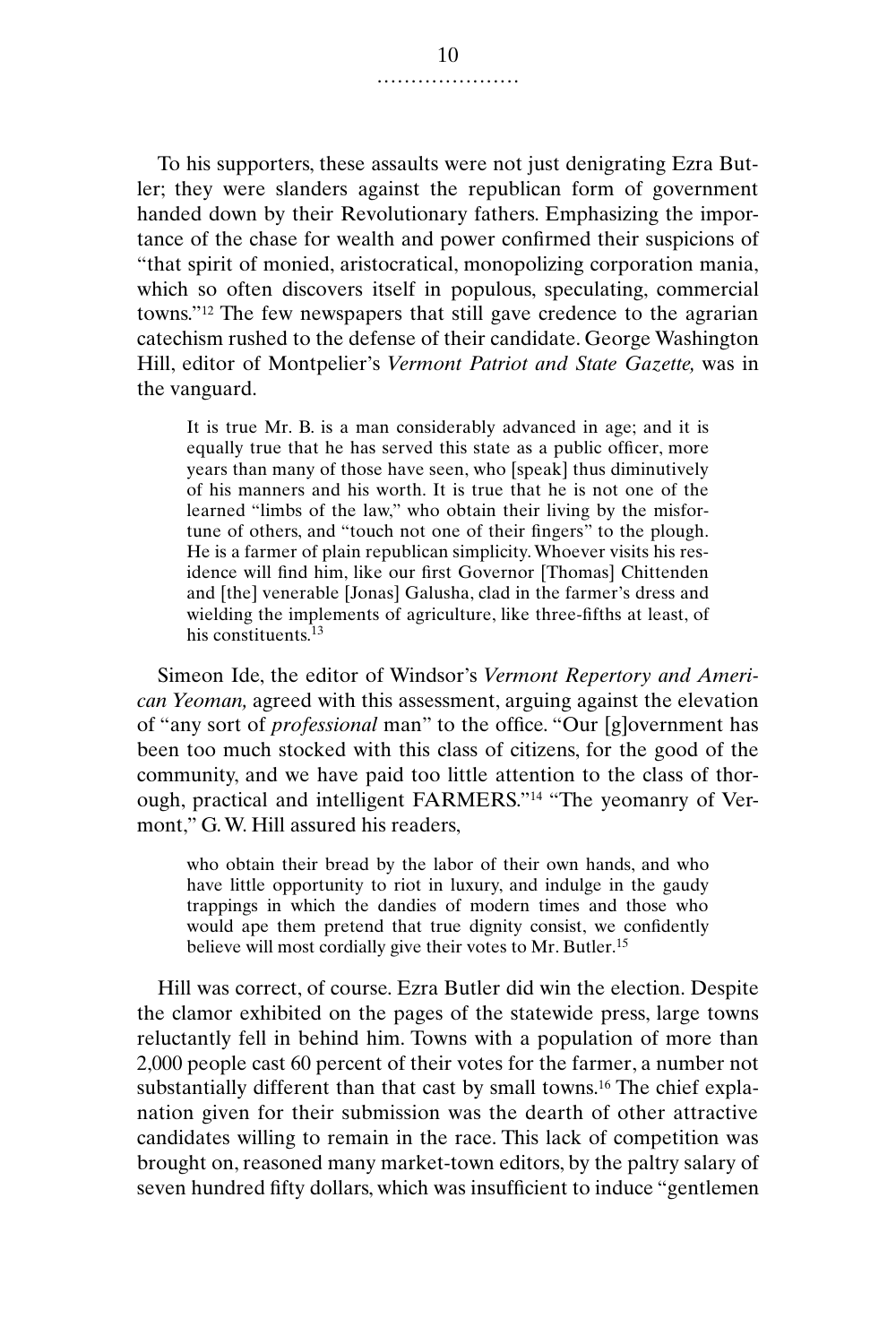of the first respectability and influence." The debate on this side issue continued to widen the breach between agrarian and entrepreneur.

How could we gather more qualified candidates? The answer was clear to Wyman Spooner.

We must *dignify* the office, by filling it with a succession of those only of elevated minds and superior attainments and it will no longer be refused by men of talents and worth; and we must *support* it, by placing it at least, in a pecuniary point of view, on an equality with private pursuits.<sup>17</sup>

Spooner and his allies warned that as long as the remuneration of the governor remained so contemptible ("A less sum than is given *under* clerks in most of the minor departments of the general government." "A payment that 'a village clergyman would hardly be induced to accept.'"), it should be apparent to everyone that the office would "go begging," and the state "be compelled to fill it with the *second best.*"18

The keepers of the old republican flame refused to accept this degrading complaint lightly. The notion that the office of governor went begging was ludicrous, in their opinion, the uproar "undoubtedly raised by a few designing men" in order to "favor the views of certain professional men." Let the office be offered to the tillers of the soil, "and we apprehend no objection will be made to the acceptance of it for the want of more pay."19 The indefatigable Hill mocked the supporters of an increase in salary.

During the long period that the venerable [Jonas] Galusha held that office, no complaint was heard, if we recollect right, about the Governor's salary. But since the office has been obtained by [l]awyers, there has been a hue and cry set up on this subject, to procure an increase of the salary. Great complaint is made by the dandies, lawyers, and straight-laced gentlemen, that the Governor's salary is insufficient to support the office with that dignity which, in their opinion, the respectability of the state requires. This being the case, we think it is high time that the farmers, composing by far the largest class of the electors, should bestow the office on some one of their own profession.<sup>20</sup>

Farmers were successful in bestowing the office on a member of their own profession. Yet this bitter debate revealed unsettling divisions among the populace. As the market economy permeated Vermont soil, members of "the village aristocracy" in burgeoning market towns were always quick to point out how every new technological breakthrough, every canal or rise in tariff rates, was to the farmer's advantage. Every new market opportunity helped to exalt his place as the vital element in the preservation of the republican social order.<sup>21</sup> Yeoman remained skeptical as they welcomed new opportunities. The harsh rhetoric of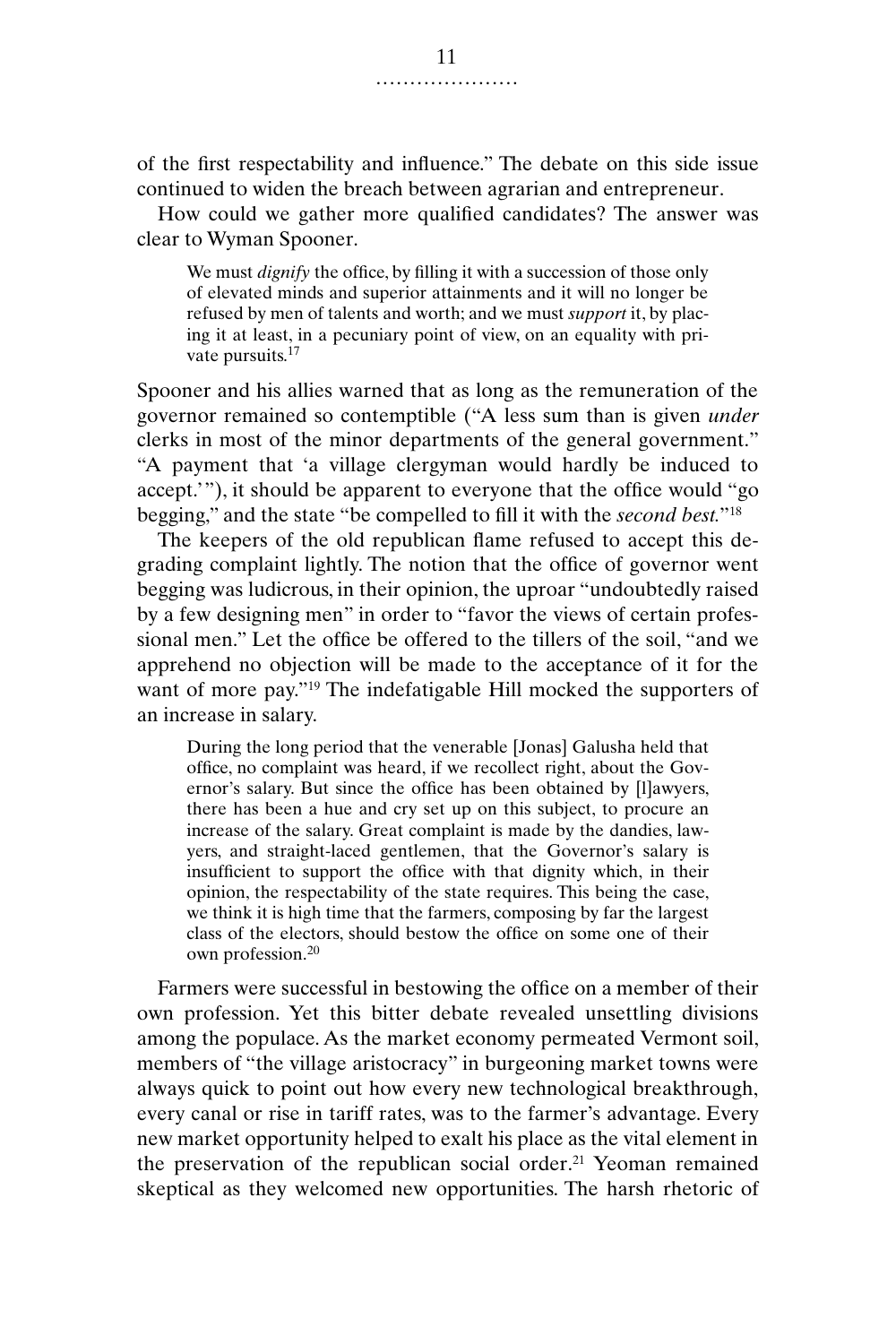the governor's race of 1826 confirmed their skepticism. The thickly spread flattery was just a ruse. They were now sure that the lawyers, merchants, ministers, and politicians of the market towns were out for themselves. Therefore, is it such a stretch to believe that devout republicans who were apprehensive about the social change that had occurred over the past few years would be susceptible to the siren song of antimasonry? It would come as no surprise to them that the same members of the "village aristocracy" who had been grasping for the baubles of emerging capitalism would also dominate the ranks of Masons. Yet this was only one of the facets of this election that would fire antimasonic sentiment. Another would come in the debate over the fate of the legislative caucus method for selecting gubernatorial candidates.

## The Fate of the Legislative Caucus

The demise of the Federalists after 1817 left Vermont a one-party state. Republicans, however, continued the tradition of selecting their gubernatorial candidate by legislative caucus, and the few voters who bothered to come to the polls gave the choice their near unanimous support. From 1818 to 1825, the caucus candidate received at least 80 percent of the vote. The problem with the system was that, increasingly, it was viewed as an anachronism used to subvert popular will. Revolts against "King Caucus" had erupted sporadically in the Green Mountains, such as during the congressional election of 1818, or in the debate over giving the people the chance to vote directly for presidential electors in 1824. Therefore, when Governor Cornelius Peter Van Ness waited until the end of the 1825 legislative session before informing the handful of lawmakers remaining that he did not wish to run for reelection, allowing little time to choose a successor, opponents of the caucus relished the opportunity to observe an election for governor without the hated system.<sup>22</sup> Many soon would rue what they had wished for.

On June 20, 1826, a group of gentlemen from Orange County and surrounding towns met at the courthouse in Chelsea to nominate Ezra Butler as governor and Aaron Leland as lieutenant governor. This choice was seconded by "a large and respectable meeting of freemen" from Washington County, which had met in Montpelier on the Fourth of July.23 If these supporters believed that jumping in early would somehow stanch the flow of other candidates, they were wrong. Many prospective voters agreed with Judah Spooner, editor of the St. Albans *Repertory,* who wished for a man "who has higher claims to the office than the gentleman that has been nominated."24 By the end of the month, editors or their readership had nominated no fewer than fifteen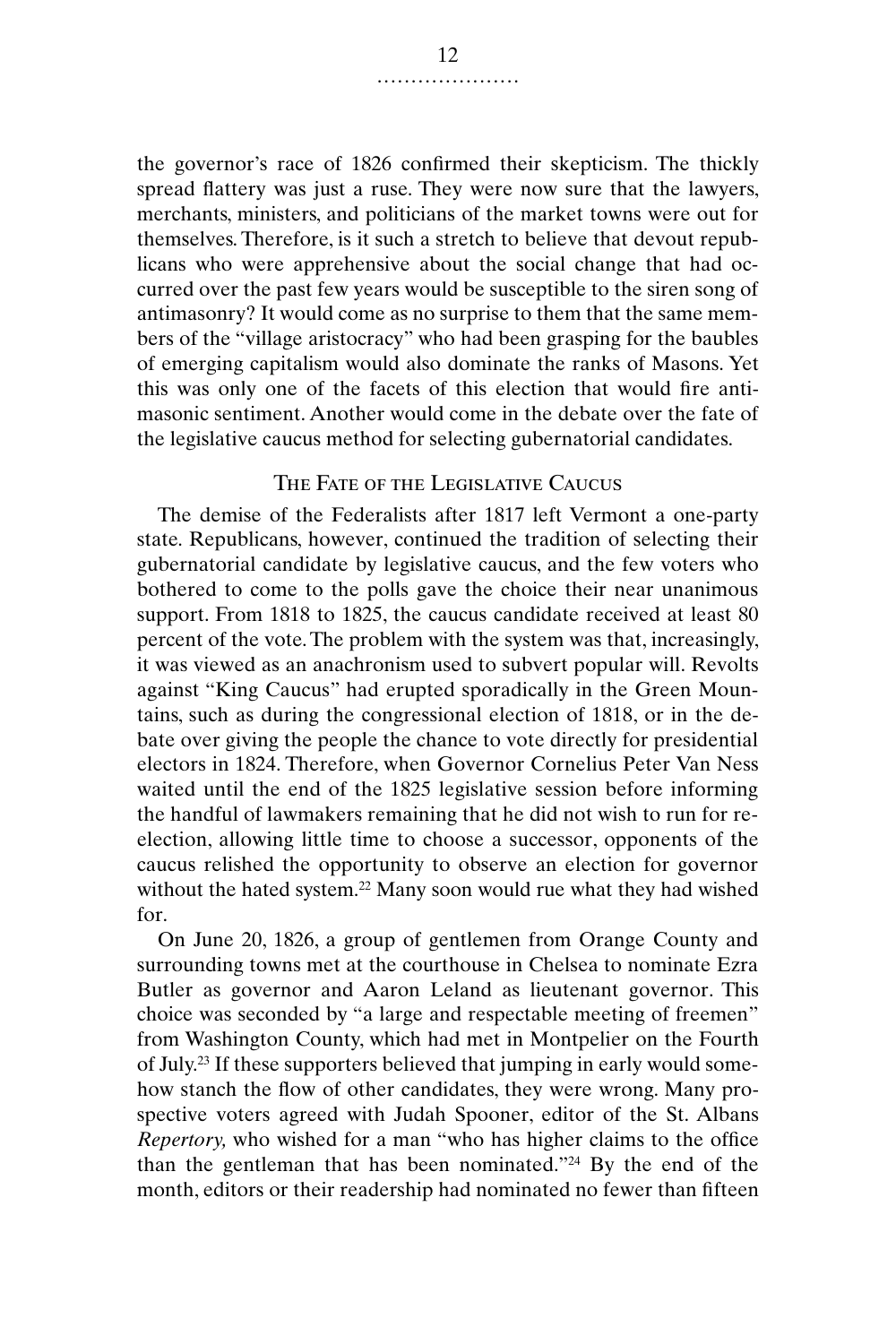men for the office of governor. As J. W. Copeland, editor of Middlebury's *National Standard,* fretted,

The more the subject has been canvassed, the less ground of hope appears of [a] union of strength upon any one individual. Every week brings forth a fresh brood of candidates whose pretensions are urged with great confidence and high commendations, constantly decreasing the chances of meeting with a gale of popular favor sufficiently powerful to waft any one of them into office.<sup>25</sup>

Although Copeland conceded that "the old method of caucus nominations" had been scoffed "out of existence," the current gaggle of gubernatorial aspirants made many realize that "it was not after all a bad" method to winnow the field. If a return to this formula was unlikely, the Middlebury scribe urged that any other "procedure to designate candidates for office would be far better" than what was presently unfolding. "The inevitable result" of the current canvass was to transfer the power of election away from the people and once again back into the hands of the legislature if no candidate could be found with the ability to garner a majority. Yet one citizen under the pen name "Some of the People" ridiculed those who were "alarmed at the great number of candidates, and regret exceedingly that the legislature had not, before they separated last fall, as usual, assumed to themselves the right of pointing out to us the man for whom we *must* vote."26 He counseled patience, confident that a candidate would emerge.

Darius Clark, editor of Bennington's *Vermont Gazette,* while endorsing Ezra Butler, cautioned his readers that many of the other candidates "have been presented to the people wholly against the wish or consent of the persons themselves, without the least hope or expectation of their success, but with a view to distract the public mind, and prevent an election by the people, and thus open the door for intrigue and speculation."27 Many accused outgoing governor and current senatorial candidate Van Ness and his followers of deliberately attempting to rig the process, hoping that they might be able to stock the General Assembly with allies and then be able to choose a candidate of their own liking. Those who discounted such a conspiracy still had the fresh memory of the unpleasant conclusion of the formless presidential election of 1824, also brought on by a covey of candidates. Rather than be a party to mischief or confusion, many gubernatorial hopefuls began to recuse themselves from the race. By the middle of August, only Butler, Middlebury attorney and perennial candidate Joel Doolittle, and a small coterie of regional candidates remained.<sup>28</sup> Butler then captured the contest with the smallest percentage garnered by the victorious candidate in ten years.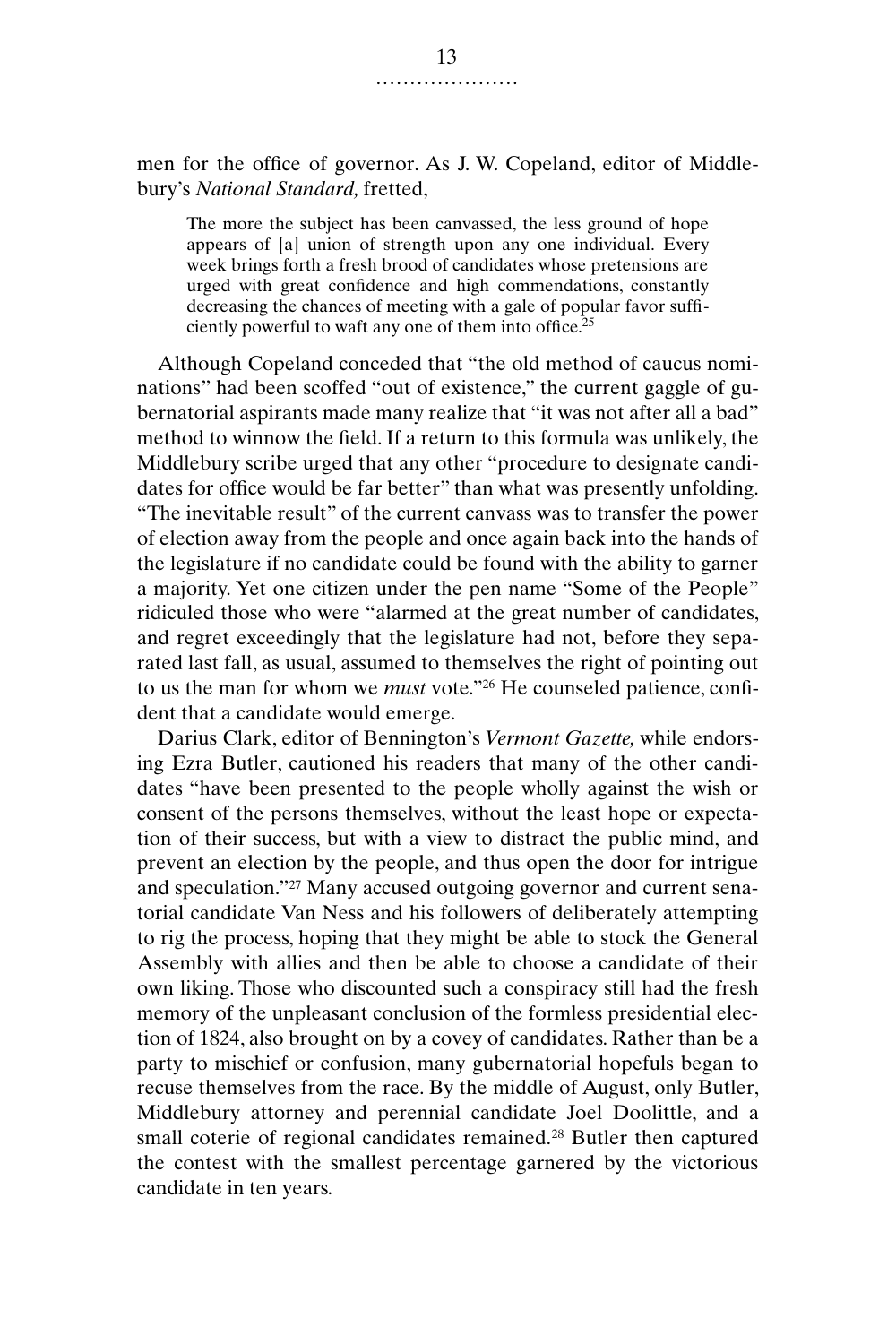Most Vermont National Republican politicians were unwilling to undergo another such campaign. Unable to bring themselves to trust the people, they were only too ready to return to the predictability of the legislative caucus for choosing gubernatorial candidates after 1826. How were they to know that its efficacy was to be short-lived? The agonizingly narrow defeat of Cornelius Peter Van Ness in the balloting of the Joint Assembly for United States senator that fall set in motion the rise of a new party system in Vermont, leaving politicians scrambling for alternatives to the caucus. It would be left to the Antimasonic Party, with a faith in the people born out of grassroots meetings held to denounce the fate of William Morgan and other purported infidelities of the ancient craft, to introduce the state to the new style of mass politics. They turned to the statewide nominating convention, which was used in Vermont for the first time in 1829 and eventually emulated by the other two parties. The people would choose delegates from their towns, and these delegates would, in turn, choose statewide candidates and the platform. Whereas the National Republicans leaned on the caucus because they did not trust the will of the oft-erring common herd, antimasons were willing to ride public opinion into office.29

#### ROTATION OF OFFICE

By the 1826 election season, regionalism had become a corrosive force infecting Vermont politics. It could be seen as towns battled for banks and canals in the state legislature. In Addison County, for example, the choice of a site for the county bank was delayed for three years as Vergennes and Middlebury bitterly struggled for the honor. Northern county towns lined up behind Vergennes, while southern towns backed Middlebury. It could be seen in the selection of candidates for public office. In the race for United States representative from the state's fourth congressional district in 1826, consisting of Chittenden, Franklin, Grand Isle, and Orleans Counties, Franklin County nominated Benjamin Swift of St. Albans, while Chittenden County chose Heman Allen of Milton. Rather than effect a compromise, a bitter battle was joined for regional supremacy. Candidates received overwhelming support from their home counties, scant support from the others. The contest left Grand Isle and Orleans Counties with the balance of power, but it made mortal enemies of the dominant counties in the district. In other districts, attempts were made to alleviate this internecine warfare and to keep all regions happy. Some succeeded, while some didn't.<sup>30</sup>

It was in this spirit of conciliation that many west-side residents agreed it was time for a governor to come from the east side of the mountains. In Vermont's brief half century of existence, the only east-side man to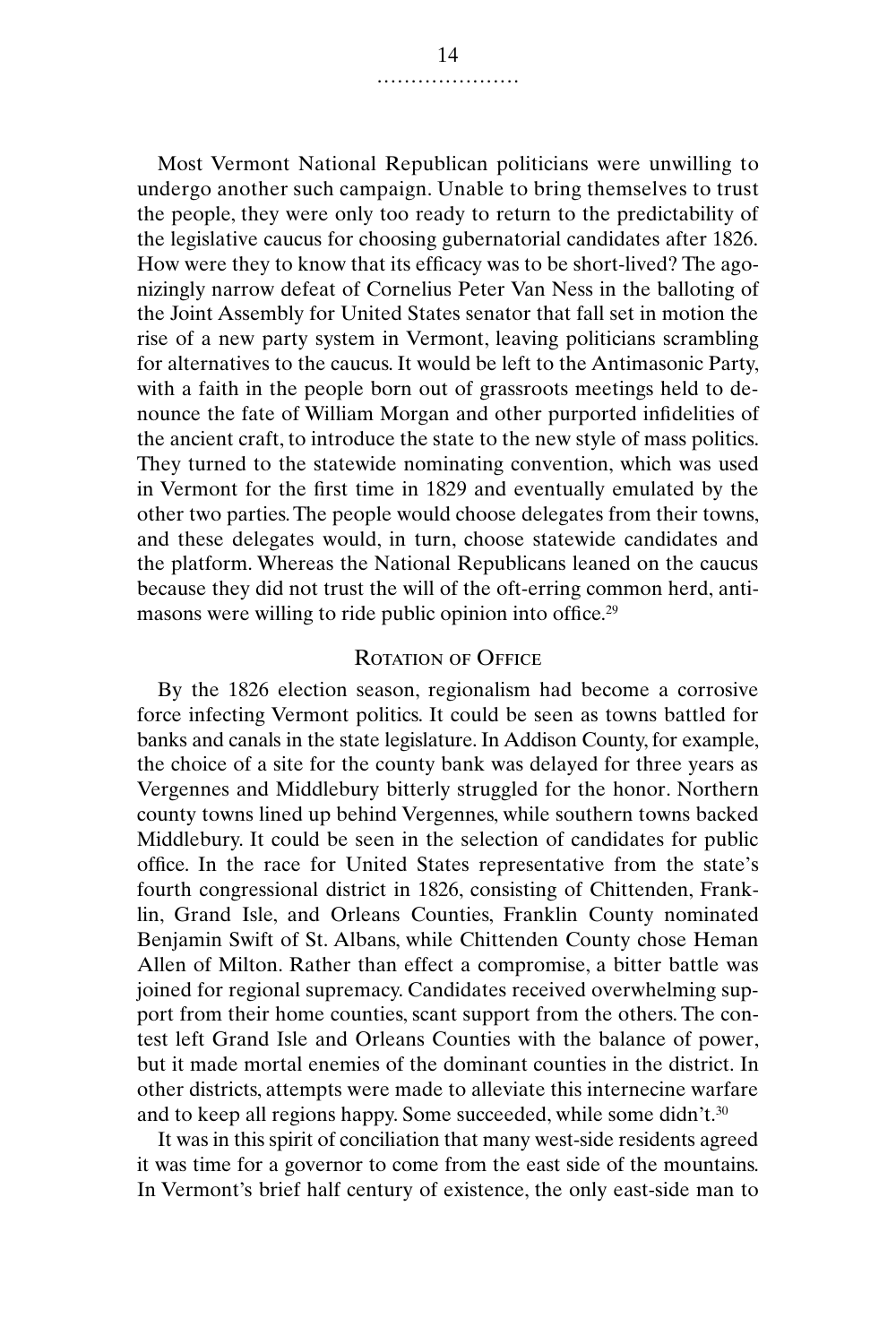serve as chief executive was Paul Brigham of Norwich, who as lieutenant governor ascended to the post upon the death of Thomas Chittenden. Many west-side editors agreed with J. W. Copeland, who thought "it is no more than equitable," that the east side be provided "her share of the honor and perquisites of the office."31 Editor Spooner of the *Vermont Journal* stood ready to take up the offer on behalf of his section.

We care not for the local situation of candidates, but there is a courtesy due from the different sections of the state towards each other, which goes far to create and preserve harmony and good feeling. In the exercise of this courtesy, we ought, if possible, to gratify the wishes of our western brethren, and give them a governor among ourselves.<sup>32</sup>

The arrangement seemed to be settled. However, when the number of candidates began to proliferate, and, then, when the choice seemed to come down to Ezra Butler, more than a few west-side editors began having second thoughts on their offer. William Fay, editor of the *Rutland Herald,* went so far as to nominate his town's favorite son, attorney Robert Temple, a move quickly seconded by the St. Albans *Repertory.* Fay sneered his willingness to drop the Temple candidacy if the east siders could come up with "a prospect of uniting on any other man of talents and worth," rather than the mediocre Butler. "Freeman of the East" took issue with the Rutland editor, suggesting that after it was acknowledged that the next governor should come from the east side, "we would take it more kindly if the freemen on the west side would have the goodness to let *us* nominate the candidate."33

The results of the election demonstrated that an acceptable mechanism for rotating office had yet to be found in Vermont. The east side eagerly gave their favorite 68 percent of their votes, and if the contrary former Federalist bastion Windham County is excluded, it swells to 77 percent. However, Butler was barely able to secure a majority of west-side votes. Only 38 percent of Butler's 8,066 votes came from the west side of the mountains. Although an attempt had been made, rotation of the governor's chair would have to wait for the rise of the Republican Party in the 1850s and its use of the "Mountain Rule" to maintain hegemony.

Without any method to dilute its effects, regionalism would go on to play a significant role in the success of the Antimasonic Party. Again the Fourth Congressional District provides a fine example. Here the election for a representative in 1830 was once more paralyzed by regionalism. Many Franklin County National Republicans, after a few fruitless trials, rejected Heman Allen and threw their support behind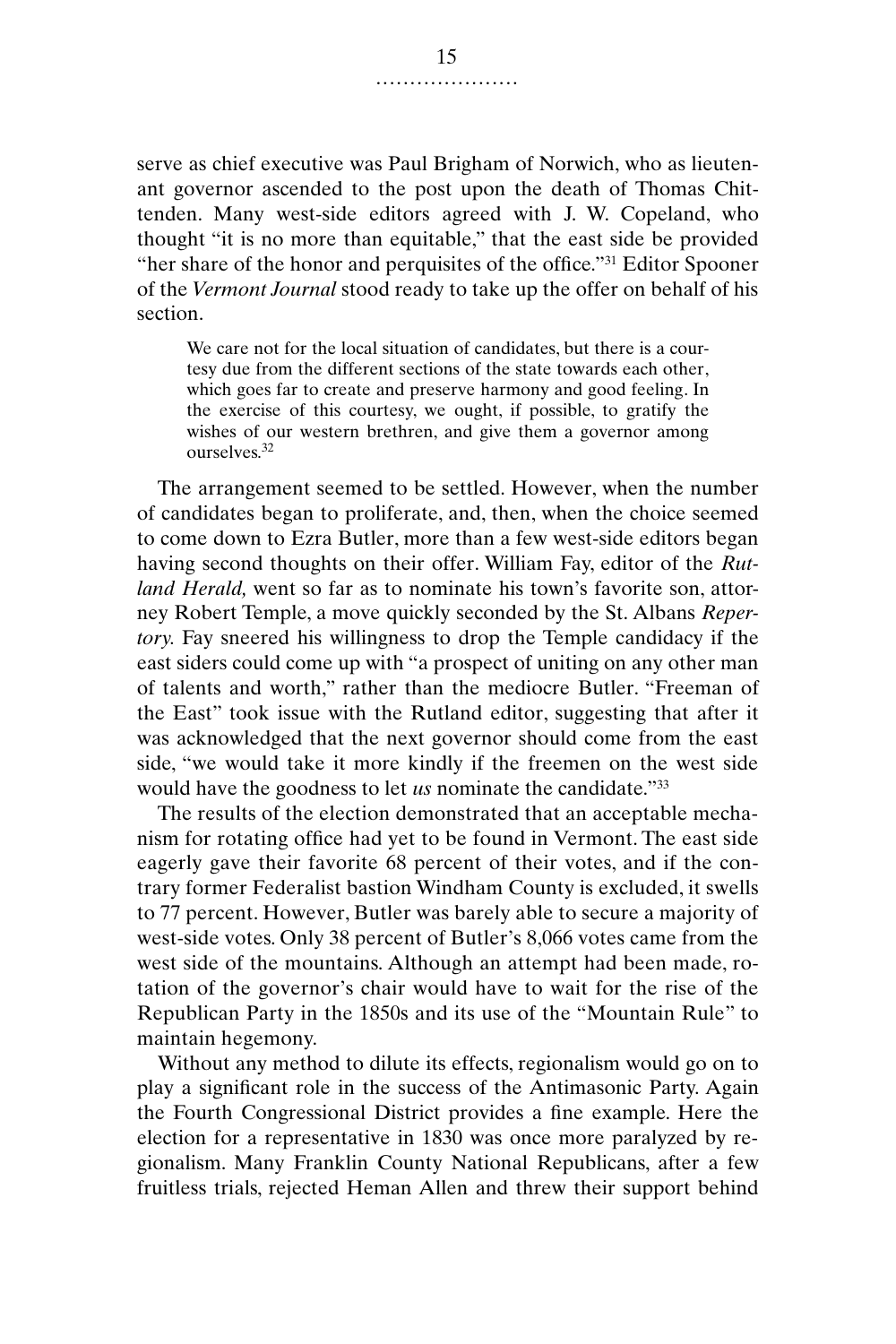the Antimasonic candidate, despite showing little hatred for masonry before the election. The result was deadlock. With state law requiring that the winning candidate receive a majority, the existence of three viable political parties combined with a poisonous regionalism to give birth to the longest political campaign in Vermont history. It dragged on for almost two years and required the untimely death of one of the candidates before Heman Allen was able to secure a majority of the votes.<sup>34</sup>

## CHURCH AND STATE

The year 1826 saw not only considerable hand wringing over the impact of new market opportunities on the economic life of Vermont communities. It also witnessed increasing concern over how these changes contributed to the creeping secularization infecting Green Mountain churches. Many of the faithful felt that their houses of worship had become too accommodating to the status striving and worldliness of their membership, relaxing the obligations that they felt were vital to Christian life. Therefore, as many citizens urged a return to the first principles of political economy voiced by their forebears, so did many urge a return to an older, communitarian Christian faith that imposed more rigorous standards of behavior. As the clergy attempted to strengthen their moral authority, many members rebelled against this imposition on their ability to do as their conscience dictated. The struggle to define Christian duty in this age of change would prove to be a divisive one for Vermont churches.35

The gubernatorial campaign of Ezra Butler was also drawn into this debate. For not only was Butler one of Vermont's most popular politicians, he also labored as a Baptist clergyman. Therefore, as many churches began calling on their neighbors to join their crusade for a moral regeneration, many of the less zealous saw Butler's nomination as yet another manifestation of an attempted union of church and state. The situation was fraught with irony, for at the beginning of the century, Butler and Lieutenant Governor Aaron Leland, also a Baptist elder, had been two of the most vociferous opponents of the standing order. They worked tirelessly to establish Baptist churches throughout the state and, in the political realm, played an instrumental role in the passage of the Ministerial Act of 1807, which once and for all prevented dissenting sects from being forced to pay to support the majority churches in their towns.<sup>36</sup> By the election of 1826, however, with the churches wrestling over what it meant to be one of the faithful, Butler and Leland were seen as betraying their old cause. As *Vermont Journal* editor Alden Spooner offered when their election seemed assured,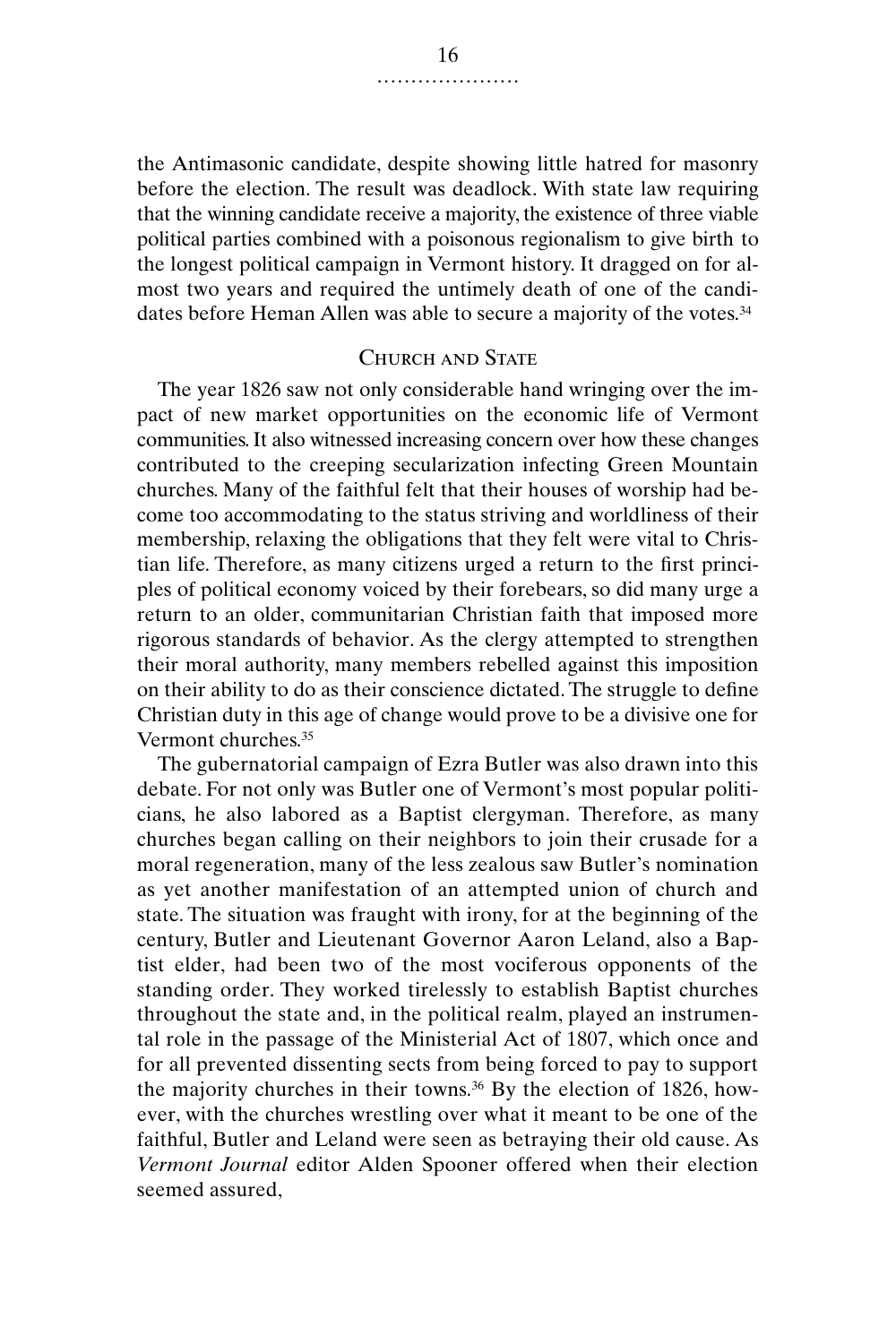So it may be now confidentially asserted, that Elder Butler will be our next governor, and Elder Leland our lieutenant governor,— Church and State, will, therefore, have been literally *united,* by the same people who have hitherto stood first and foremost in opposing their union.<sup>37</sup>

Whether or not the two clerics should be candidates became one of the leading questions of the campaign. As "One of Many" argued, Butler and Leland possessed the necessary qualifications for the office,

but their profession as clergymen, in the opinion of many, is a reason why they should not be concerned in politics. In as much then, as we respect their learning and piety, and value their usefulness—we should leave them free from the cases attendant on the stations to which their misguided friends would devote them.<sup>38</sup>

"Anti-Clerical Magistrates" wondered whether the state was really "under the desire of resorting to such a course," asking, "Shall such a nomination, started by an inconsiderable few in Orange County overwhelm us, and put church over state? No! - No! *Give us some other candidates!*"39

The editor of Poultney's *Northern Spectator* dismissed the idea "that the occasional elevation of clergymen, to political stations, was a formation of the hated league between church and state." The church, he cautioned,

has a moral effect upon society at large, as virtue always will have, and ought to have, the government and laws still enforcing no opinions, yet protecting every man in the enjoyment of such as he may choose. It would seem, therefore, that there can be no more union of church and state to allow ministers to hold offices, than there would be a union of the cooper's or tailor's *trade* with the *state,* because coopers or tailors were elected to public station.<sup>40</sup>

"Civis" remained unconvinced, finding that "the civil and ecclesiastical interests of the state" would be better served "by keeping their duties distinct." How would Butler handle such incongruous obligations?

Will he put on the clerical insignia; the cassock and the surplice on the Sabbath, and put on the regal ensigns on other days? Will he at one time preside at the sacramental table, handling the sacred emblems—at another, act as *"Captain General"* in the military field handling the sword? Will he attend military *parades* and *reviews* in his civil or ecclesiastical capacity? And address the troops as "Fellow soldiers" of the *cross* or of the *crown*?<sup>41</sup>

The election of Ezra Butler as governor brought discomfort to many because he was a Baptist elder. However, to others, the pace of the social change being experienced called out for divine intervention. They agreed with the correspondent "Ichabod" when he wrote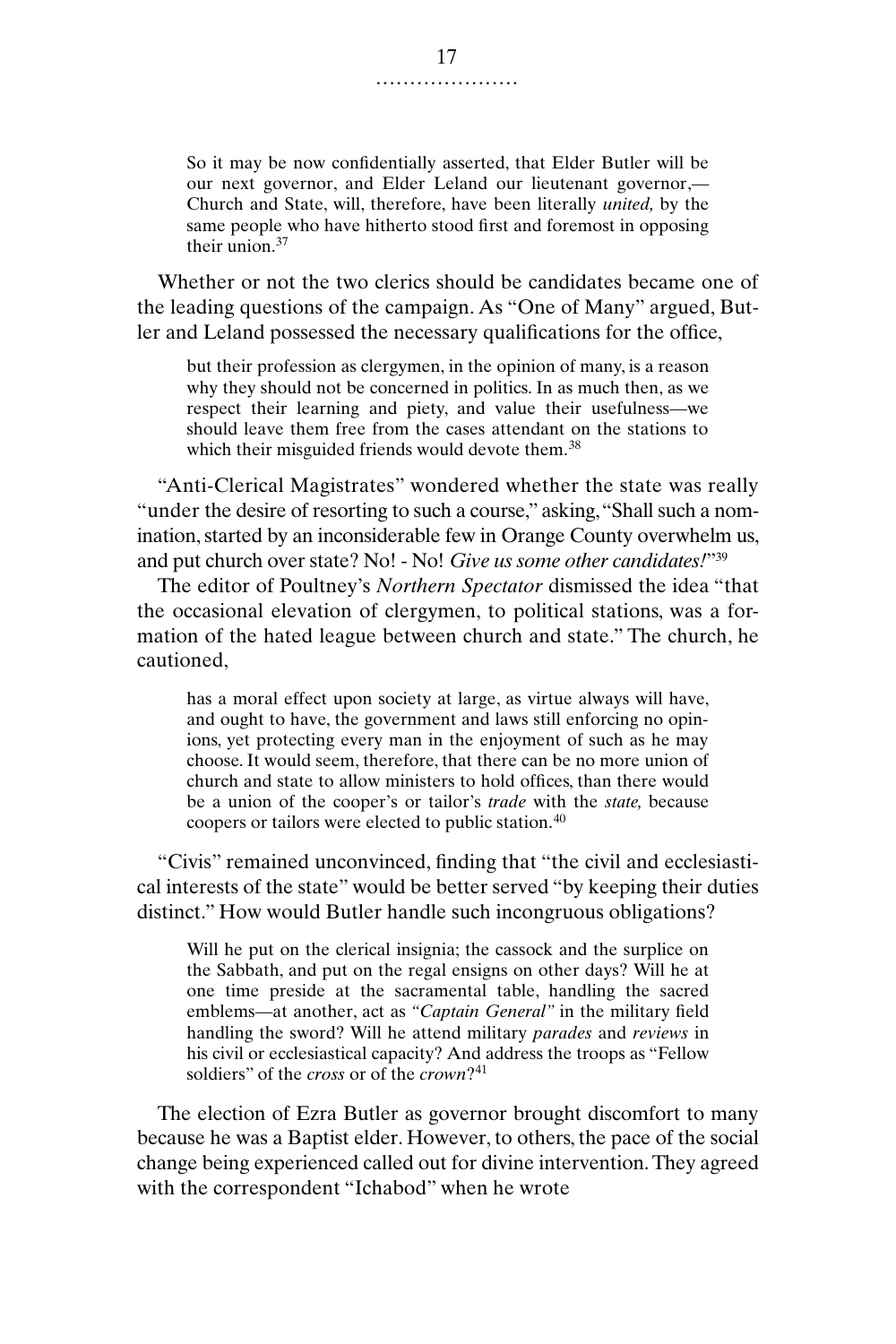Although it may not be proper, under ordinary circumstances, to call a Clergyman from the desk, to officiate in a political capacity; yet cases may occur, when the good of the state requires it.—Such a case now occurs.<sup>42</sup>

The religious rhetoric of the gubernatorial campaign of 1826 was yet another signpost on the road to the antimasonic revolution. Those members of the public and the press who voiced a mild apprehension over clergymen who left their pulpits to occupy the two highest statewide offices, would soon be overwhelmed by the phalanx of ministers who would occupy vital positions in the antimasonic crusade. The purported death of William Morgan and the events that followed in upstate New York provided the faithful with a convenient target in their battle to reassert moral authority. Soon, many of the clergy were working to spread the antimasonic gospel throughout their communities. They went to work editing newspapers, writing tracts, and delivering sermons devoted to destroying the ancient craft. They demanded public confessions from church members who were Masons, similar to confessions of sin. When the movement migrated into the political realm, the men of the cloth followed.43 The Cassandras of 1826, who considered the gubernatorial election as a movement toward the union of church and state, took cold comfort in the accuracy of their prediction.

### **CONCLUSION**

The gubernatorial campaign of 1826 was significant in Vermont politics, as it exposed unmistakable fault lines developing within the state in this time of social upheaval. Despite Ezra Butler's landslide victory, the issues heatedly debated over the course of the summer and fall of that year visibly demonstrated the existence of decided differences of opinion over changes convulsing the countryside.

On the surface, Vermont politics returned to normal after the 1826 election season. The Horatio Seymour–Cornelius Peter Van Ness senatorial battle that occurred the same year precipitated this turn of events. A joint assembly of the House and the Council narrowly decided the contest in favor of the incumbent Seymour. A bitter Van Ness accused the Adams administration of meddling in the election and by the spring of 1827 took up the banner of the Jackson party. Alarmed supporters of President Adams called for party loyalty after the Van Ness apostasy, and the majority of Vermonters were successfully brought back into line. The legislative caucus was revived to renominate Butler in 1827, and Samuel Crafts the year after. Republicans exhorted against the Jacksonian menace and its possible impact on the economic well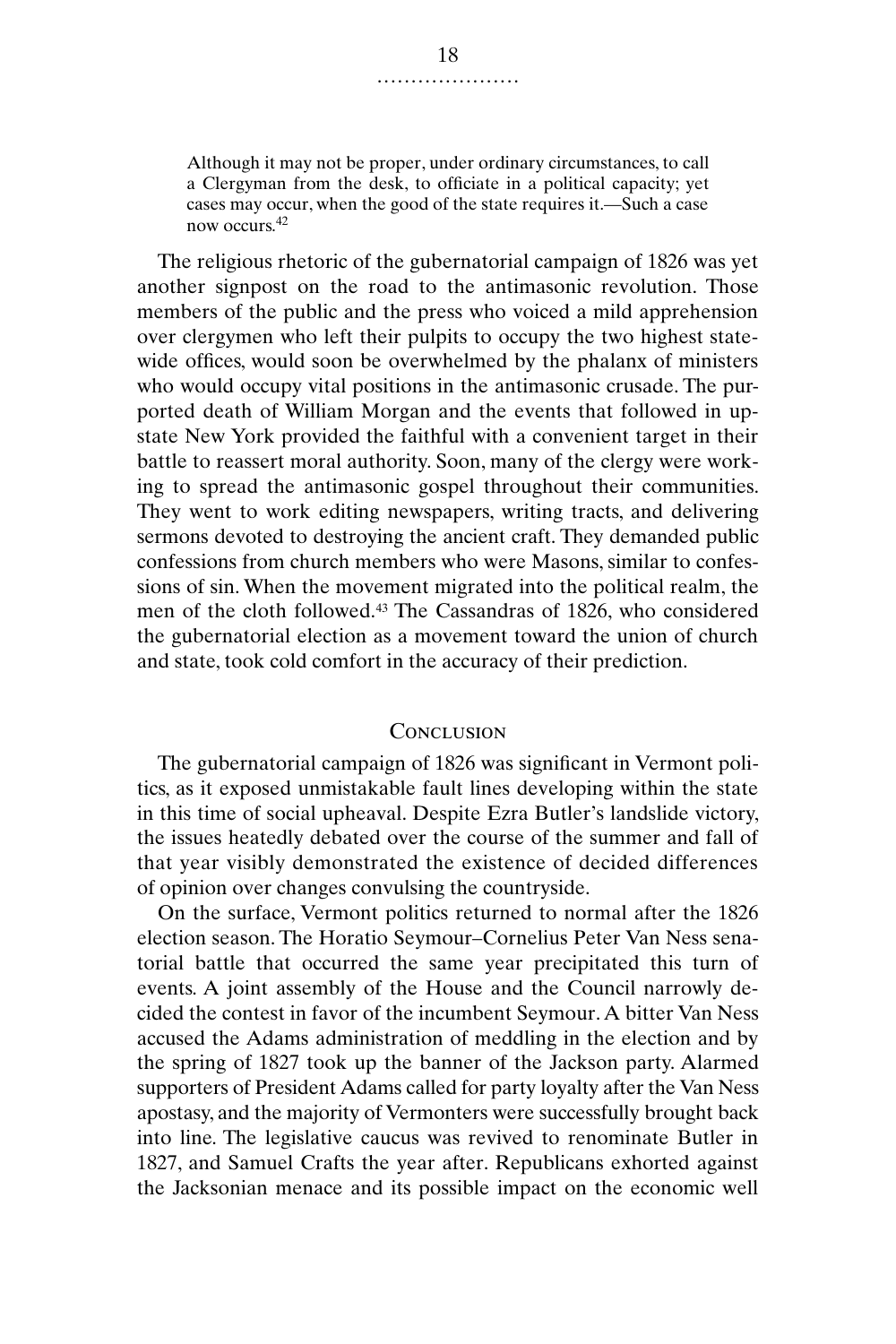being of the state, and were able to garner overwhelming support for New England's favorite son in his quest for reelection in 1828.44

Yet the divisions that appeared in 1826 smoldered below the surface like a spark in damp straw. The disappearance of William Morgan and the subsequent trials in New York grasped the attention of many Vermonters. Although they remained receptive to National Republican entreaties, the emergence of grassroots meetings throughout the state on the masonic question clearly gave the lie to the notion of a united citizenry. By 1829, antimasonry had become a political manifestation and though it had an awkward birth, it clearly demonstrated a terrible power over the populace.

By the 1830 election season, the Antimasonic Party stood poised to gain control of the state. At the Antimasonic state convention held at Montpelier, the president of the proceedings was none other than the lieutenant governor of 1826, Aaron Leland. His speech to the throng used notions eerily familiar to followers of that campaign. Leland warned the crowd that the republican principles they held so dear were in danger. Aristocracy still stalked the land and would rule when any distinction was allowed among citizens "which confers upon a part, privileges which are not common to the whole."45 Masonry had become yet another method by which the aggressive merchant class in market towns had sought to gain advantage.

Yet Leland remained confident that the people would destroy the institution "by public disapprobation." This was the same faith that many felt would allow the people to elect a governor in 1826 without the aid of a legislative caucus. As Leland assured the crowd,

In a government, where public opinion is omnipotent, however much they strive to avoid its scrutiny, there is no ultimate escape for the works of darkness or the mysteries of iniquity. To be placed under the ban of public opinion, is not only the most effectual remedy for an evil, but it is also, by far, the severest rebuke which man can suffer at mortal hands.<sup>46</sup>

The speech also carried a reminder of the religious underpinnings of the 1826 campaign. Leland provided the gathering a public confession. He admitted to his listeners that he had once been a member of the Masons. However, the Baptist minister soon began to find his religious sensibilities offended. Leland "felt that it destroyed my devotion to God." After his initiation,

I yet began to feel myself a man of consequence. I was *hailed* by the members, and was greeted as a *brother* by men of all creeds—of no creeds—by the unprincipled, by infidels!—This afterward led me to reflect.<sup>47</sup>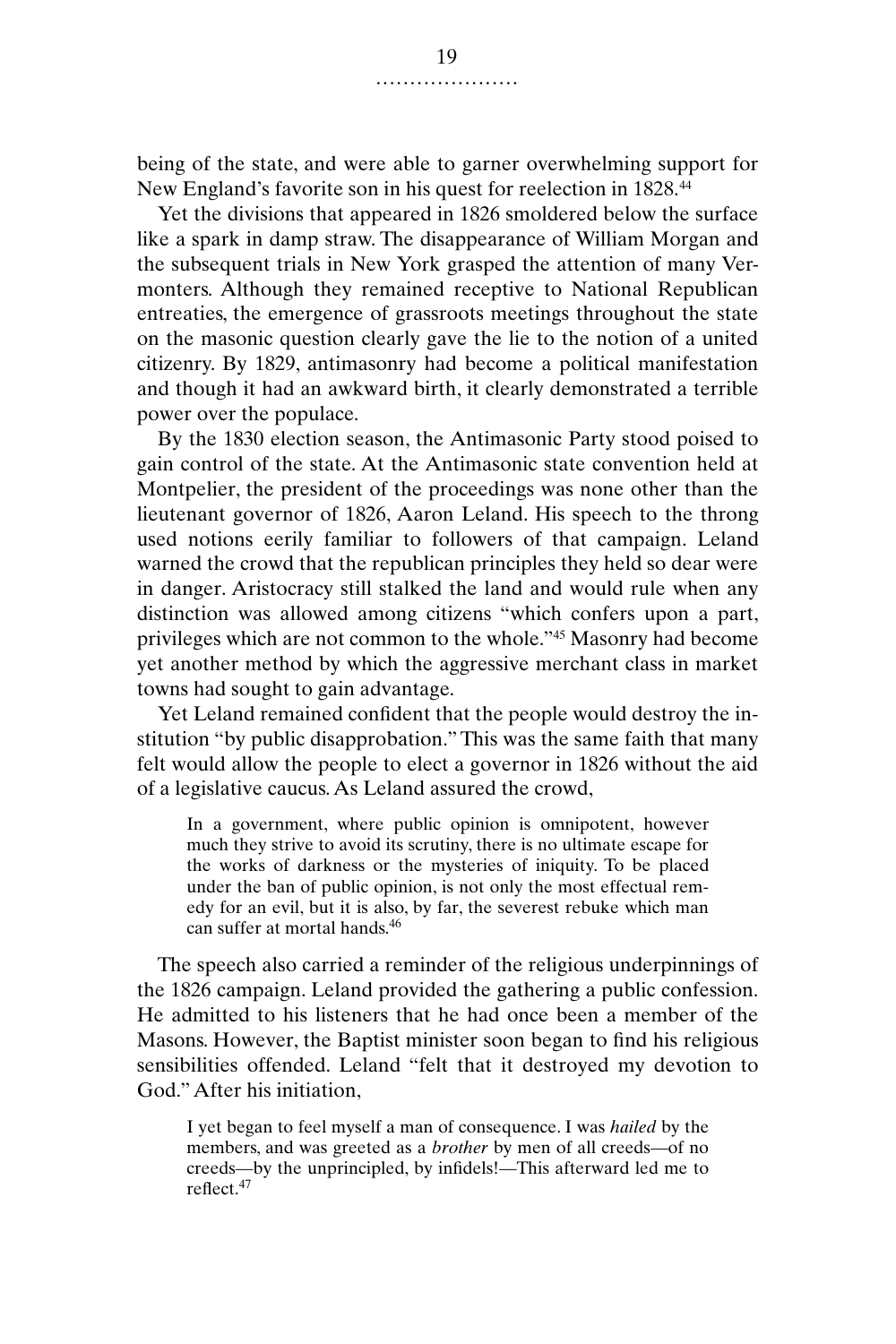Shortly after Leland's speech, members of the gathering recognized former governor Ezra Butler in attendance and he was called on to offer his thoughts on the subject. Already on record as charging Masonry with being "both in its structure and tendency anti-Christian," he called on those present to study the institution and if they found it evil as he did, to destroy it at the ballot box.48

It would appear, then, that the antimasonic movement did not actually come upon Vermont with the suddenness of a volcanic eruption. The issues of concern to those that followed this new party were hardly novel. They had been heatedly discussed during the gubernatorial election of 1826, before the disappearance of William Morgan. The same concerns about the fate of republican society in the face of change that led many Vermonters to ignore convention and choose Ezra Butler as governor, found them following their chief executive into the Antimasonic Party.

#### **NOTES**

<sup>1</sup> David Ludlum, *Social Ferment in Vermont 1791–1850* (New York: Columbia University Press, 1939), 115–116.

<sup>2</sup> Paul Goodman, *Towards a Christian Republic: Antimasonry and the Great Transition in New England, 1826–1836* (New York: Oxford University Press, 1988), 20–24; Drew McCoy, *The Elusive Republic: Political Economy in Jeffersonian America* (Chapel Hill: University of North Carolina Press, 1980), 12–17.

<sup>3</sup> Goodman, *Towards a Christian Republic,* 37–39; Randolph Roth, *The Democratic Dilemma: Religion, Reform, and the Social Order in the Connecticut River Valley of Vermont, 1791–1850* (New York: Cambridge University Press, 1987), 118–130; P. Jeffrey Potash, *Vermont's Burned-Over District: Patterns of Community Development and Religious Activity, 1761–1850* (Brooklyn: Carlson Publishing Inc., 1991), 100–116. A similar study of the preindustrial transformation in another New England state is Christopher Clark, *The Roots of Rural Capitalism: Western Massachusetts, 1780– 1860* (Ithaca, N.Y.: Cornell University Press, 1990).

<sup>4</sup> A cursory examination of the *Vermont General Assembly Journal* for the years cited would lend credence to this statement. Also, see Kenneth A. Degree, *Vergennes in the Age of Jackson* (Vergennes, Vt.: The author, 1996), 26–52; Kenneth A. Degree, "Legislative Voting Patterns on Banking in Vermont 1803–1825," *Vermont History* 69 (Winter/Spring 2001), 163–169; Roth, *Democratic Dilemma,* 139–140.

<sup>5</sup> Paul S. Gillies and D. Gregory Sanford, eds., *Records of the Council of Censors of the State of Vermont* (Montpelier: State of Vermont, 1991), 236–277; Daniel B. Carroll, "Development of the Unicameral Legislature in Vermont," *Proceedings of the Vermont Historical Society* 3 (1932), 15–18; Daniel Chipman, *Speech Delivered in the Convention Holden at Montpelier on the sixth of January, 1836* (Middlebury, Vt.: E. R. Jewett, 1837), 14–19.

<sup>6</sup> Carroll, "Development of the Unicameral Legislature in Vermont," 18–22; Degree, *Vergennes in the Age of Jackson,* 37–41; Gillies and Sanford, *Records of the Council of Censors,* 295–297.

<sup>7</sup> Theodore Graham Lewis, ed., *History of Waterbury, Vermont, 1763–1915* (Waterbury, Vt.: The Record Print, 1915), 17–20. When Waterbury's original settler, James Marsh, died in 1788, Butler assumed the role of town father.

<sup>8</sup> Lewis, *History of Waterbury,* 21; Prentiss Dodge, ed., *Encyclopedia Vermont Biography* (Burlington, Vt.: Ullery Publishing Company, 1912), 33. Butler is described as having a form that was "slightly stooping, his complexion dark and sallow, and his whole appearance quite unprepossessing; but his penetrating black eye and the calm tones of his voice, quickly told of intellect and will of no common order." Reverend Henry Crocker, *History of The Baptists in Vermont* (Bellows Falls, Vt.: P. H. Gobie Press, 1913), 398.

<sup>9</sup> St. Albans *Repertory,* 3 August 1826. Aaron Leland served as lieutenant governor from 1822 to 1827.

<sup>10</sup> *Vermont Journal,* 1 July 1826; *Vermont Gazette,* 3 August 1826.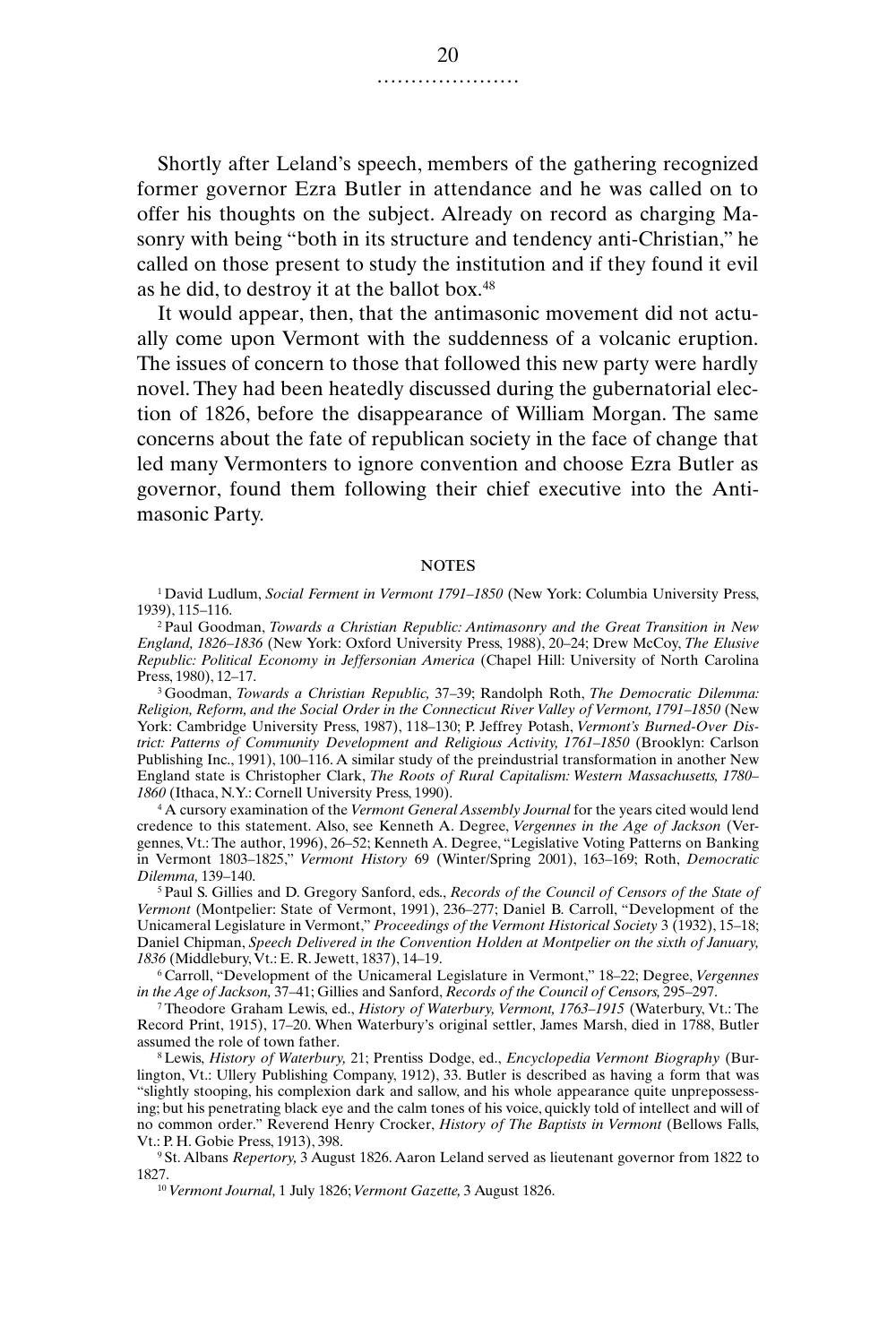<sup>11</sup> *Vermont Journal,* 15 July 1826.

<sup>12</sup> Roth, *Democratic Dilemma,* 140.

<sup>13</sup> *Vermont Gazette,* 3 August 1826 (reprint of an article from the *Vermont Patriot and State Gazette* submitted by a correspondent who styled himself "A Freeman").

<sup>14</sup> *Vermont Repertory and American Yeoman,* 22 July 1826*.*

<sup>15</sup> *Vermont Patriot and State Gazette,* 5 September 1826.

<sup>16</sup> The figures were calculated using towns with a population of 2,000 in the 1820 census.

<sup>17</sup> *Vermont Journal,* 1 July 1826.

<sup>18</sup> *Repertory,* 22 June 1826; *Vermont Watchman,* 22 August 1826.

<sup>19</sup> *Vermont Patriot and State Gazette,* 15 August 1826.

<sup>20</sup> *Vermont Gazette,* 3 August 1826 (reprinted from the *Vermont Patriot,* see note 13 above).

<sup>21</sup> One such example can be found at a meeting of Bennington town leaders called to discuss economic matters in 1823. The gathering, of which few were farmers, decided that manufacturing and agriculture shared common interests. See Robert Shalhope, *Bennington and the Green Mountain Boys: The Emergence of Liberal Democracy in Vermont, 1760–1850* (Baltimore, Md.: Johns Hopkins University Press, 1996), 291–298.

<sup>22</sup> Along with almost unanimous consent came an alarming drop in participation. Voters in gubernatorial elections, who had numbered almost 36, 000 during the tempestuous years of the War of 1812, had withered to nearly one-third of that total by 1825. See Christie Carter, ed., *Vermont Elections 1789–1989* (Montpelier: State of Vermont, 1989). For examples of the revolt against the caucus, see J. Kevin Graffagnino, "'I saw ruin all around' and 'A comical spot you may depend'; Orsamus Merrill, Rollin Mallory and the Disputed Congressional Election of 1818," *Vermont History* 49 (Summer 1981): 159–168; and Kenneth A. Degree, "The Watershed Election: Cornelius Peter Van Ness, Horatio Seymour, and the United States Senate Campaign of 1826," *Vermont History* 71 (Summer/Fall 2003): 152–179.

<sup>23</sup> *Vermont Journal,* 1 July 1826; *Repertory,* 3 August 1826.

<sup>24</sup> *Repertory,* 6 July 1826. Spooner also insinuated that the Orange County caucus was actually the handiwork of Washington and Windsor County politicos. See *Repertory,* 10 August 1826. However, the vote totals suggest a different story. Orange County cast 1,521 votes for Ezra Butler, more than any other county, and just 82 votes for Joel Doolittle, with 122 scattered. Butler thus carried 88 percent of the vote in the county. The towns of Corinth, Orange, Strafford, Topsham, Vershire, Washington, and West Fairlee cast a total of 657 unanimous ballots for Ezra Butler.

<sup>25</sup> *Vermont Gazette,* 3 August 1826 (reprinted from Middlebury's *National Standard*). The fifteen men who received nominations were Butler, Joel Doolittle of Middlebury, William Griswold of Burlington, William Jarvis of Weathersfield, Chauncey Langdon of Castleton, Aaron Leland of Chester, Charles Marsh of Woodstock, Ezra Meech of Shelburne, Henry Olin of Leicester, Samuel Prentiss of Montpelier, Samuel Strong of Vergennes, Robert Temple of Rutland, Lemuel Whitney of Brattleboro, Charles K. Williams of Rutland, and Norman Williams of Woodstock.

<sup>26</sup> Ibid.; *Vermont Aurora,* 3 August 1826. Simeon Ide agreed, suggesting that the people "are as capable of judging and acting correctly on this subject as any body of men they may delegate to judge and act for them." See *Vermont Repertory and American Yeoman,* 29 July 1826.

<sup>27</sup> *Vermont Gazette,* 3 August 1826.

<sup>28</sup> For the alleged Van Ness conspiracy, see Degree, "The Watershed Election."

<sup>29</sup> Kathleen Smith Kutolowski, "Antimasonry Reexamined: Social Bases of the Grass-Roots Party," *Journal of American History* 71 (September 1984): 287–292.

<sup>30</sup> The bank struggle can be followed in Degree, *Vergennes in the Age of Jackson,* 26–52; the 1826 congressional race in the Fourth District can be followed in Kenneth A. Degree, *Deadlock, Deceit, and Divine Intervention: The Politics of Regionalism and the Longest Political Campaign in Vermont History, The Fourth Congressional District 1830–1832* (Vergennes, Vt.: The author, 1997), 7–13. In the first trial, Heman Allen rolled up almost 88 percent of the Chittenden County vote, while Benjamin Swift collected 73 percent of the Franklin County ballots. It took three elections before Swift was declared the winner, but the votes they garnered in their home counties varied only slightly.

In the 1826 congressional race in the First District, consisting of Bennington and Windham Counties geographically separated by the Green Mountains, efforts were made to prevent such a struggle. Some Windham County men were willing to concede the choice to Bennington County when it was suggested that ex-governor Richard Skinner would be nominated. When Skinner declined, the deal dissolved into petty regionalism and it took three elections to determine a winner. See the *Vermont Gazette,* 26 July, 3 August, 15 August, 22 August 1826, and *Northern Spectator,* 30 August 1826. I have found that many other congressional elections, such as in the Fifth District in 1828, or the special election in the Second District in 1831, were significantly impacted by such parochialism.

<sup>31</sup> *National Standard,* 17 August 1826.